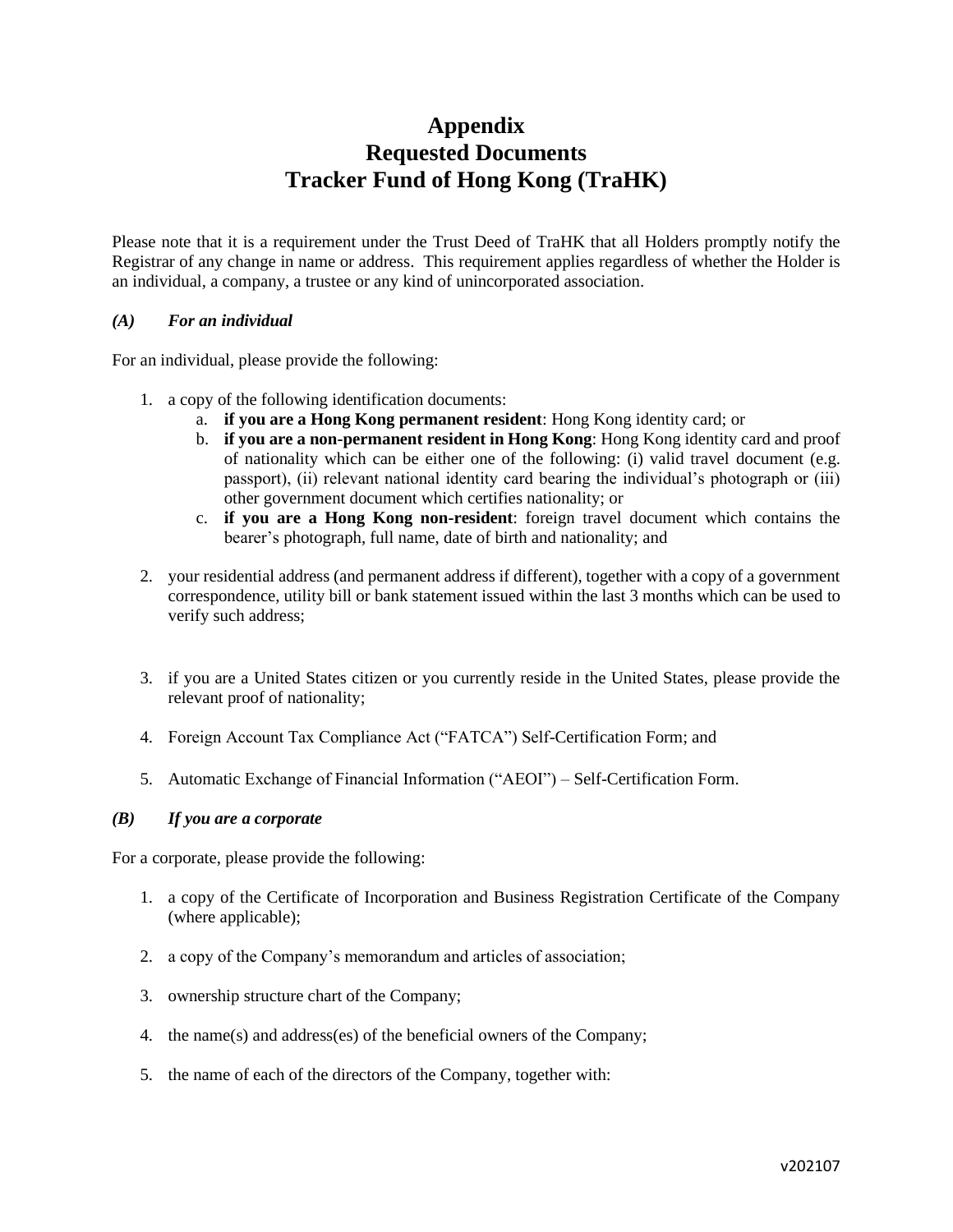- a. a copy of the identification documents of each director (please refer to item  $(A)(1)$ ); and
- b. the director's residential address (and permanent address if different), together with a government correspondence, utility bill or bank statement issued within the last 3 months which can be used to verify such address.
- 6. a copy of the following document, issued in the last six months, showing, that the Company is still registered and has not been dissolved, wound up, suspended or struck off:
	- a. **if the Company was incorporated in Hong Kong**: a certified true copy (by independent lawyers / accountants) of search report obtained from a Hong Kong Company Registry search;
	- b. **if the Company is incorporated outside Hong Kong**: either a similar company search report in the place of incorporation of the Company or a certificate of incumbency or equivalent document;
- 7. the registered office address of the Company;
- 8. documents evidencing the identity (please refer to item  $(A)(1)$ ) and the authority (e.g. board resolutions or power of attorney) of the persons purporting to act on behalf of the Company;
- 9. the identification documents and address proof (please refer to item  $(A)(1)$  and  $(A)(2)$ ) for each of the beneficial owners (shareholders) holding 25% or more of the voting rights or share capital;
- 10. Foreign Account Tax Compliance Act ("FATCA") Self-Certification Form; and
- 11. Automatic Exchange of Financial Information ("AEOI") Self-Certification Form

## *(C) If you are a partnership or unincorporated body*

If you are a partnership or unincorporated body, please provide the following:

- 1. the full name;
- 2. the business address;
- 3. the names of all partners and individuals who exercise control over the management of the partnership or unincorporated body, and names of individuals who own or control not less than 10% of its capital or profits, or of its voting rights;
- 4. the identification documents (please refer to items under (A) for individual and (B) for corporate) for each of the beneficial owners of the partnership or unincorporated body;
	- 1. for partnership, beneficial owner means:
	- (i) an individual who:
		- (a) is entitled to or controls, directly or indirectly, not less than a 10% share of the capital or profits of the partnership;
		- (b) is, directly or indirectly, entitled to exercise or control the exercise of not less than 10% of the voting rights in the partnership; or
		- (c) exercises ultimate control over the management of the partnership; or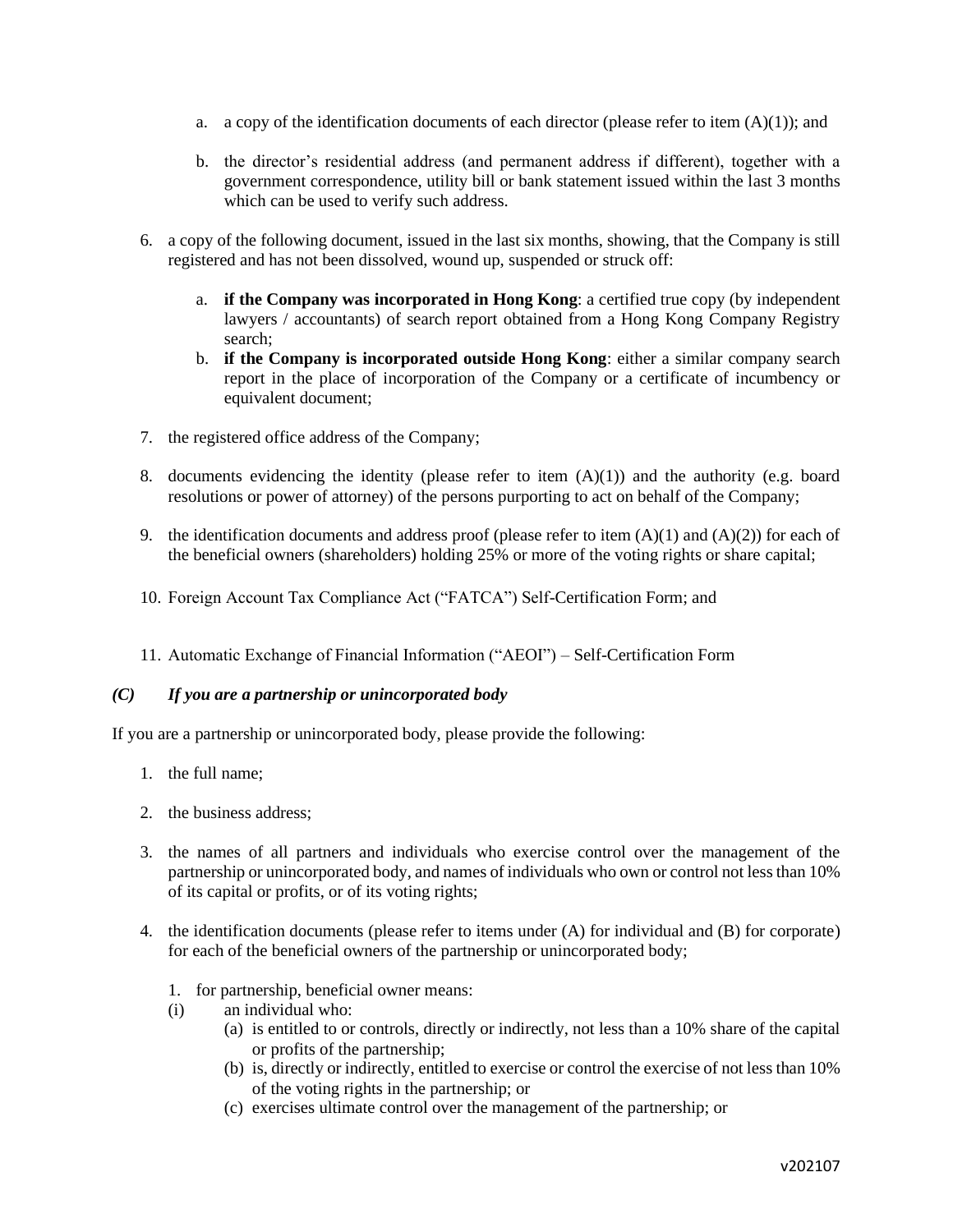- (ii) if the partnership is acting on behalf of another person, means the other person.
- 2. for unincorporated body, beneficial owner means:
- a. an individual who ultimately owns or controls the unincorporated body; or
- b. if the unincorporated body is acting on behalf of another person, means the other person.
- 5. For partnership, a copy of the partnership deed; for unincorporated body, copy of constitutional document;
- 6. In cases where a partnership arrangement exists, a mandate from the partnership authorizing the opening of an account and conferring authority on those who will operate it;
- 7. Foreign Account Tax Compliance Act ("FATCA") Self-Certification Form; and
- 8. Automatic Exchange of Financial Information ("AEOI") Self-Certification Form.

## *(D) If you are a trustee*

If you are a trustee on behalf of a trust, please provide the following:

- 1. a copy of the trust instrument (e.g. trust deed); or a written confirmation from a trustee acting in a professional capacity; or a written confirmation from a lawyer who has reviewed the relevant instrument; or for trusts that are managed by the trust companies which are subsidiaries (or affiliate companies) of an financial institution, that financial institution may rely on a written confirmation from its trust subsidiaries (or trust affiliate companies);
- 2. the name of the trust;
- 3. date of establishment/settlement;
- 4. the jurisdiction whose laws govern the arrangement, as set out in the trust instrument;
- 5. the identification number (if any) granted by any applicable official bodies (e.g. tax identification number or registered charity or non-profit organization number);
- 6. identification information of trustee(s) in line with guidance for individual (A) or corporate (B) or partnership or unincorporated bodies (C) (where appropriate);
- 7. identification information of settlor(s) and any protector(s) or enforcers in line with guidance for individual (A) or corporate (B) (where appropriate);
- 8. identification information of known beneficiaries in line with guidance for individuals (A) or corporates (B). Known beneficiaries mean those persons or that class of persons who can, from the terms of the trust instrument, be identified as having a reasonable expectation of benefiting from the trust capital or income;
- 9. Foreign Account Tax Compliance Act ("FATCA") Self-Certification Form; and